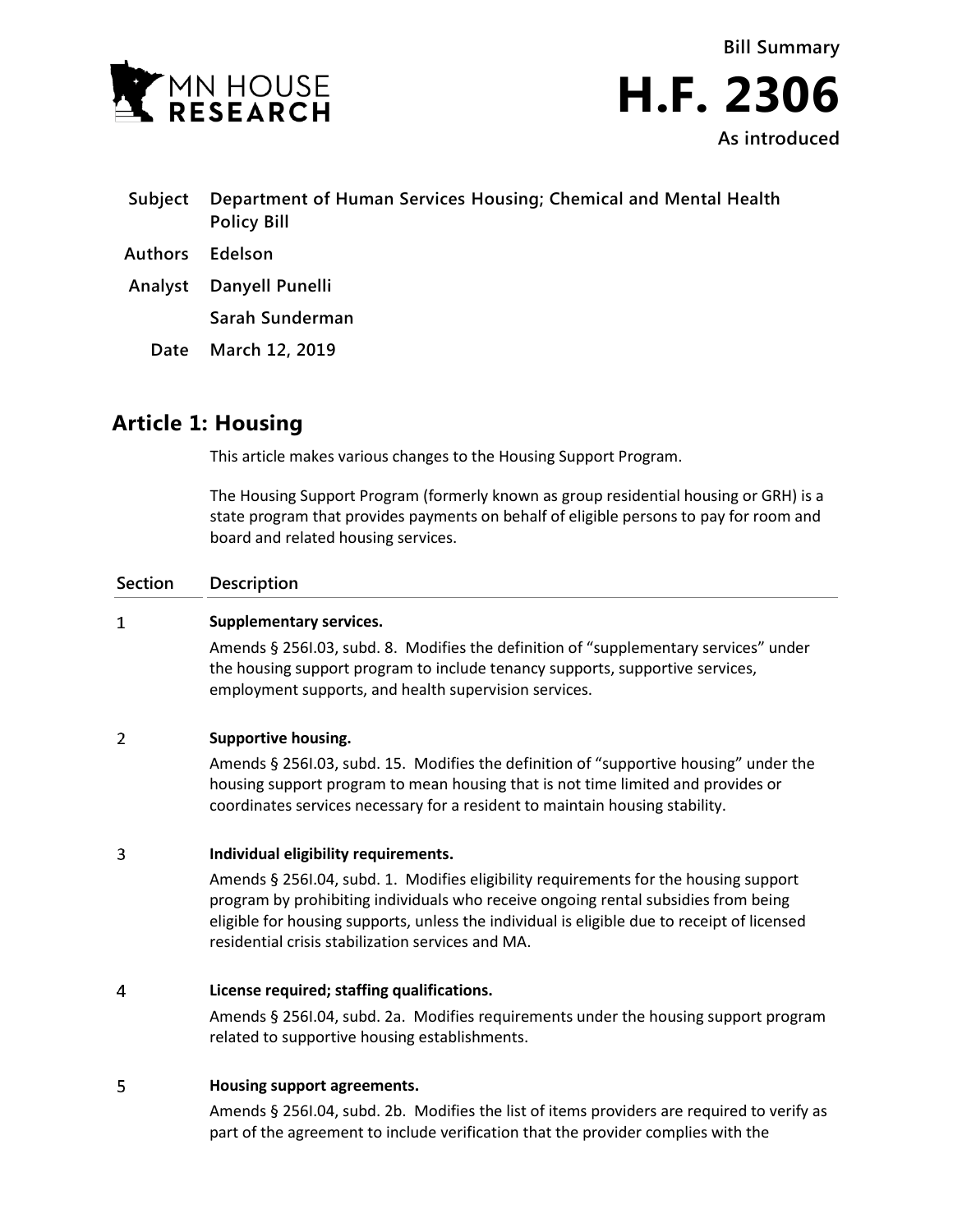prohibition on limiting or restricting the number of hours an applicant or recipient is employed.

### 6 **Required supplementary services.**

Amends § 256I.04, by adding subd. 2h. Requires providers of supplementary services to: (1) ensure that a recipient has assistance with services identified in the recipient's professional statement of need; and (2) maintain case notes with the date and description of services provided to each recipient.

# $\overline{7}$ **Employment.**

Amends § 256I.04, by adding subd. 5. Prohibits providers from limiting or restricting the number of hours an applicant or recipient is employed.

# 8 **Rate increases.**

Amends § 256I.05, subd. 1c. Removes language requiring prior approval of absences and instead requires advance reporting of absences.

# 9 **Repealer.**

Repeals Minn. Stat. § 256I.05, subd. 3 (limits on rates).

# **Article 2: Chemical and Mental Health**

This article adds definitions to 245G, the chapter governing licensure of chemical dependency treatment programs, and makes clarifying changes and updates throughout that chapter and related sections. This article also makes clarifying changes to sections governing psychiatric residential treatment facilities.

| Section | <b>Description</b>                                                                             |
|---------|------------------------------------------------------------------------------------------------|
| 1       | Client.                                                                                        |
|         | Amends § 245G.01, subd. 8.                                                                     |
|         | Clarifies that "client" also includes "patient," as defined in section 144.651, subdivision 2. |
| 2       | Day of service initiation.                                                                     |
|         | Amends § 245G.01 by adding subd. 10a.                                                          |
|         |                                                                                                |

Defines "day of service initiation."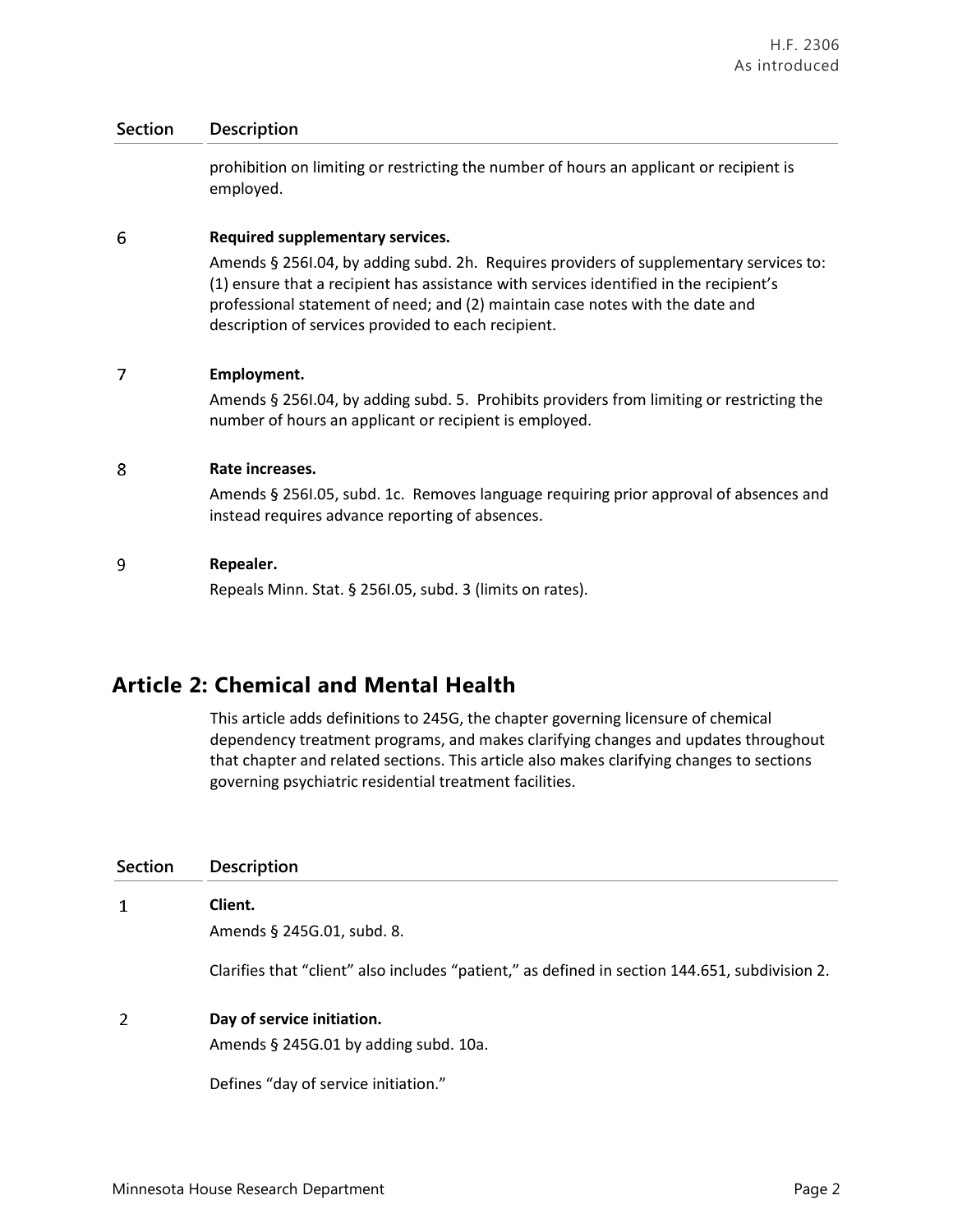| 3 | Person-centered.<br>Amends § 245G.01 by adding subd. 20a.                                                                                                                                     |
|---|-----------------------------------------------------------------------------------------------------------------------------------------------------------------------------------------------|
|   |                                                                                                                                                                                               |
|   | Defines "person-centered."                                                                                                                                                                    |
| 4 | <b>Staff or staff member.</b>                                                                                                                                                                 |
|   | Amends § 245G.01 by adding subd. 20b.                                                                                                                                                         |
|   | Defines "staff" and "staff member."                                                                                                                                                           |
| 5 | Student intern.                                                                                                                                                                               |
|   | Amends § 245G.01, subd. 21.                                                                                                                                                                   |
|   | Clarifies definition of "student intern."                                                                                                                                                     |
| 6 | <b>Treatment week.</b>                                                                                                                                                                        |
|   | Amends § 245G.01 by adding subd. 28.                                                                                                                                                          |
|   | Adds definition of "treatment week."                                                                                                                                                          |
| 7 | Volunteer.                                                                                                                                                                                    |
|   | Amends § 245G.01 by adding subd. 29.                                                                                                                                                          |
|   | Adds definition of "volunteer."                                                                                                                                                               |
| 8 | Service initiation.                                                                                                                                                                           |
|   | Amends § 245G.04.                                                                                                                                                                             |
|   | Subd. 1. Initial services plan. Clarifies requirements for a person-centered, client-<br>specific initial services plan, to be completed within 24 hours of the day of service<br>initiation. |
|   | Subd. 2. Vulnerable adult status. Clarifies requirement for determining whether<br>a client is a vulnerable adult.                                                                            |
| 9 | Comprehensive assessment and assessment summary.                                                                                                                                              |
|   | Amends § 245G.05.                                                                                                                                                                             |
|   | Subd. 1. Comprehensive assessment. Clarifies terminology and timing, process,<br>and content requirements for comprehensive assessments. Includes medical<br>concerns or diagnoses.           |
|   | Subd. 2. Assessment summary. Clarifies timing and process for assessment<br>summaries.                                                                                                        |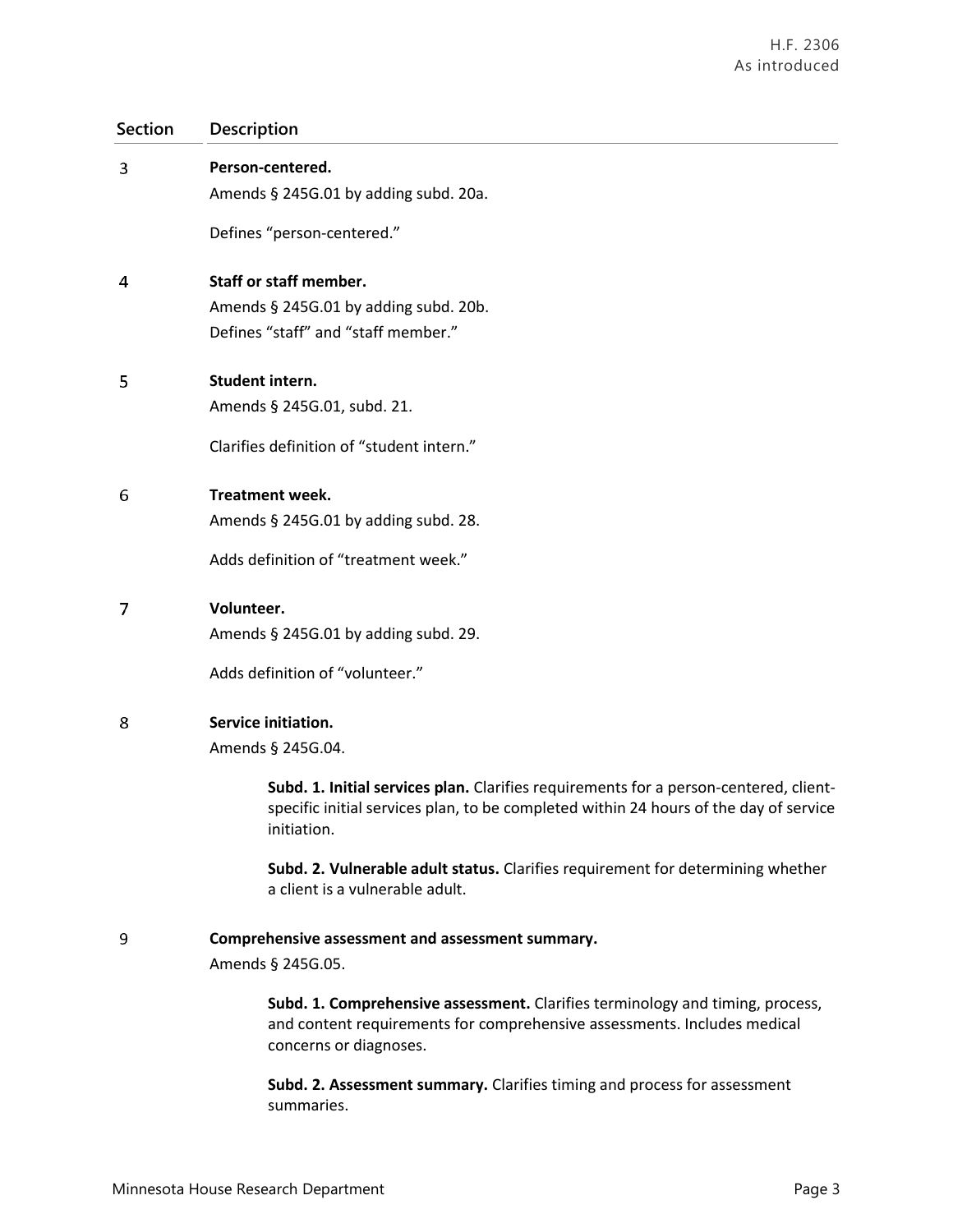#### 10 **General.**

Amends § 245G.06, subd. 1.

Clarifies requirements for individual treatment plans. Requires plans to be personcentered, involve family if the client chooses to do so, and requires opioid treatment programs to complete a treatment plan within 21 days of service initiation.

### 11 **Plan contents.**

Amends § 245G.06, subd. 2.

Modifies individual treatment plan content to include information related to peer support services.

### 12 **Service discharge summary.**

Amends § 245G.06, subd. 4.

Requires verification that the client received a copy of the client's service discharge summary. Modifies required content for service discharge summaries.

### 13 **Treatment service.**

Amends § 245G.07.

**Subd. 1. Treatment service..** Clarifies documentation and staff requirements for residential and nonresidential treatment programs.

**Subd. 2. Additional treatment service.** Adds peer recovery support services to list of additional treatment service.

**Subd. 3. Counselors.** Removes limitation on therapeutic recreation; requires commissioner to maintain a current list of professionals qualified to provide treatment services.

**Subd. 4. Location of service provision.** Allows a license holder to provide additional treatment services off-site, under specified circumstances.

# 14 **Standing order protocol.**

Amends § 245G.08, subd. 3.

Clarifies provisions governing naloxone training.

# 15 **Staff requirement.**

Amends § 245G.10, subd. 4.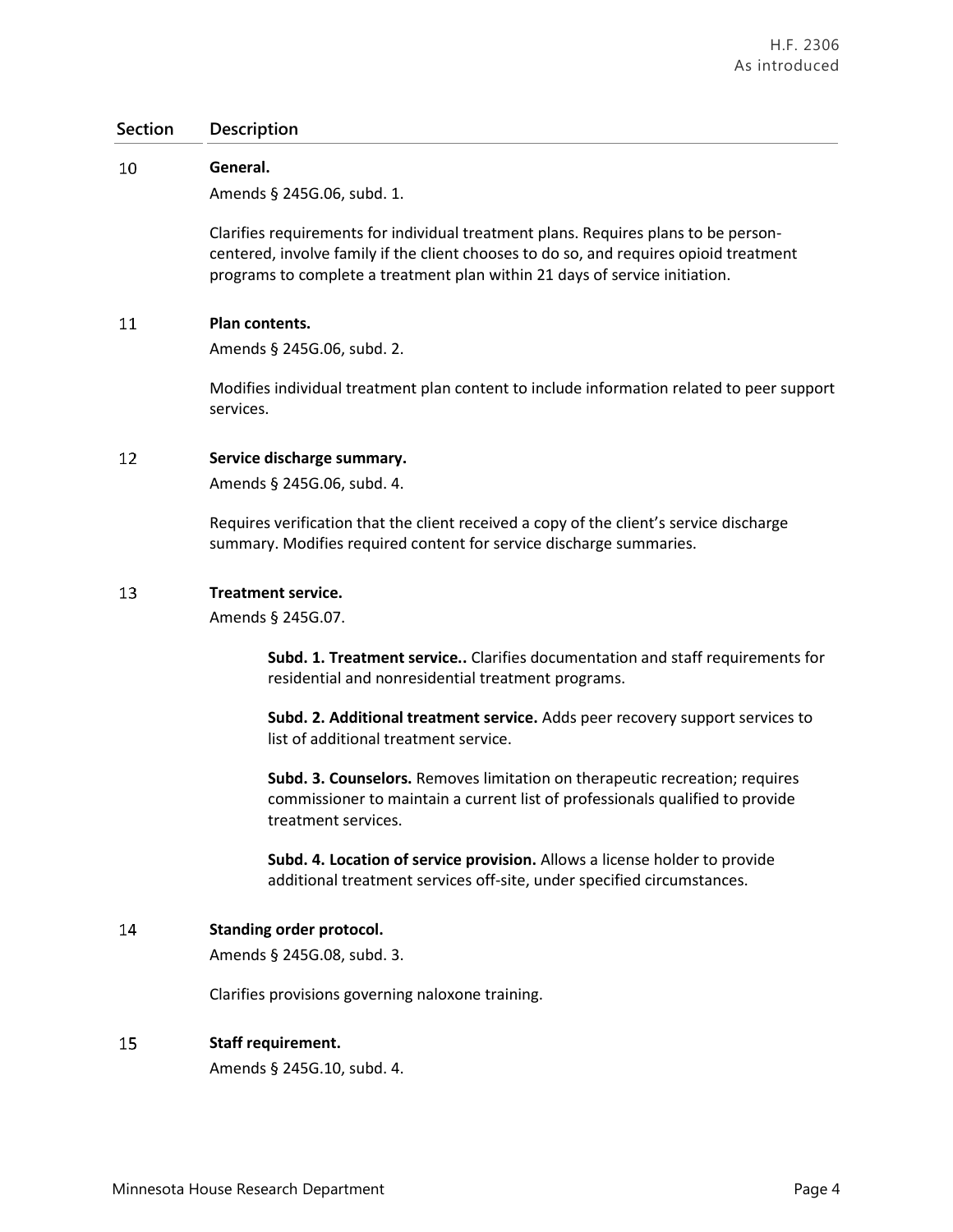Strikes language limiting counselor supervision, which is moved to section 256G.22.

### 16 **Treatment coordination provider qualifications.**

Amends § 245G.11, subd. 7.

Clarifies that treatment coordination providers must meet the qualifications for an alcohol and drug counselor, or meet other standards listed in the subdivision.

17 **Recovery peer qualifications.** Amends § 245G.11, subd. 8. Clarifies recovery peer qualifications by specifying acceptable credentialing organizations.

**Provider policies and procedures.** 18

Amends § 245G.12.

Requires a license holder to identify a "treatment week" as part of the license holder's policies and procedures.

19 **Personnel policy requirements.**

Amends § 245G.13, subd. 1.

Updates terminology.

20 **Explanation.**

Amends § 245G.15, subd. 1.

Clarifying language change related to service initiation.

### 21 **Grievance procedure.**

Amends § 245G.15, subd. 2.

Clarifying language change related to service initiation.

# 22 **Staff ratios.**

Amends § 245G.18, subd. 3.

Removes requirement for counselors to devote at least 25 percent of work hours to indirect services.

# 23 **Program requirements.**

Amends § 245G.18, subd. 5.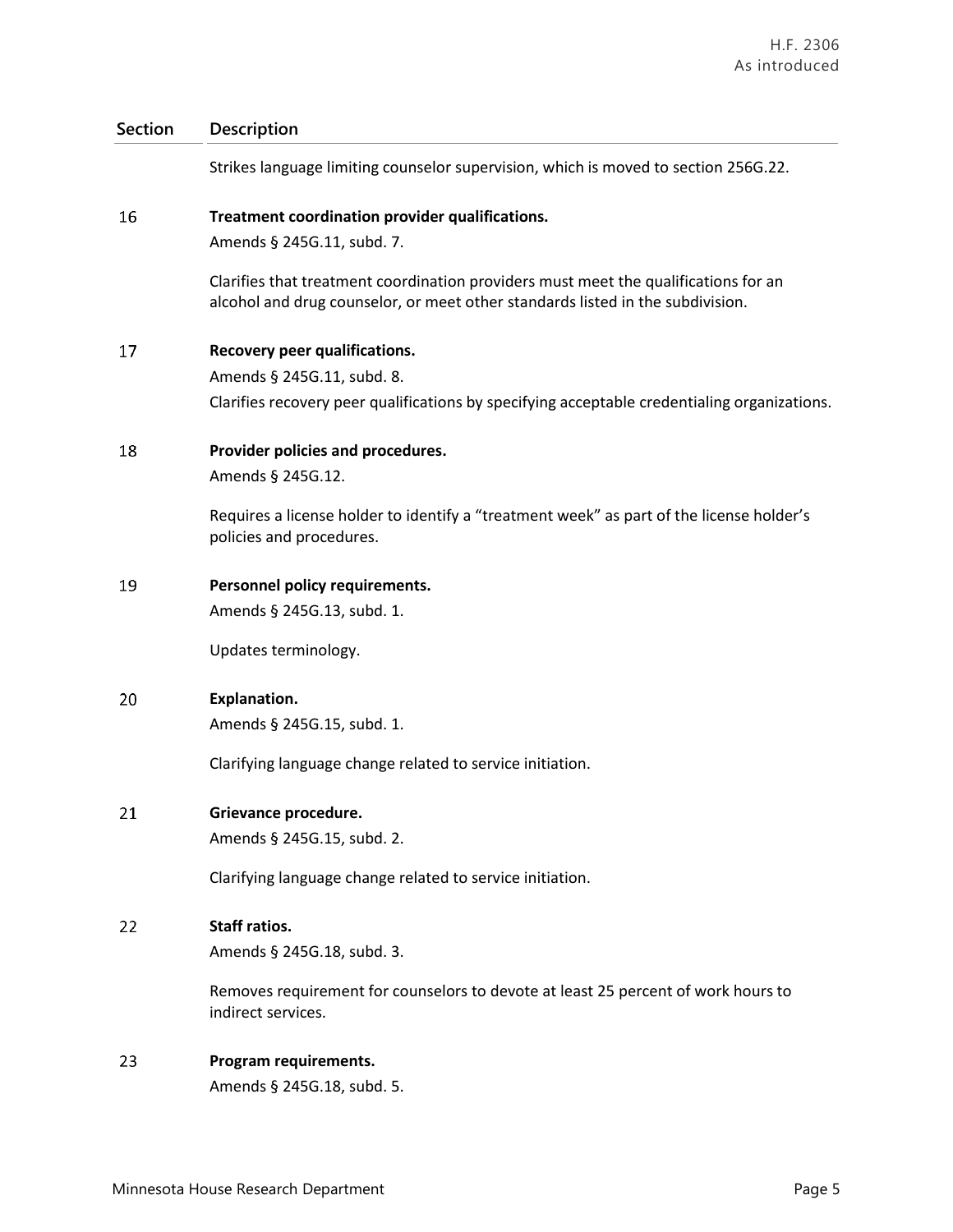Updates terminology.

# 24 **Additional requirements.**

Amends § 245G.22, subd. 1.

Modifies standards for opioid treatment programs; requires registration with the federal Drug Enforcement Administration, accreditation, certification, and licensure by the Board of Pharmacy.

# 25 **Definitions.**

Amends § 245G.22, subd. 2.

Clarifies "medical director" definition for opioid treatment; adds "practitioner" definition.

### 26 **Medication orders.**

Amends § 245G.22, subd. 3.

Updates terminology based on definition changes in subdivision 2.

#### 27 **High dose requirements.**

Amends § 245G.22, subd. 4.

Updates terminology based on definition changes in subdivision 2.

#### 28 **Criteria for unsupervised use.**

Amends § 245G.22, subd. 6.

Updates terminology based on definition changes in subdivision 2. Removes requirement for the medical director to make certain treatment program decisions on dispensing medication for unsupervised use.

#### 29 **Restrictions for unsupervised use of methadone hydrochloride.**

Amends § 245G.22, subd. 7.

Clarifies medical director's role in assessing and determining the criteria for a client to receive methadone doses for unsupervised use.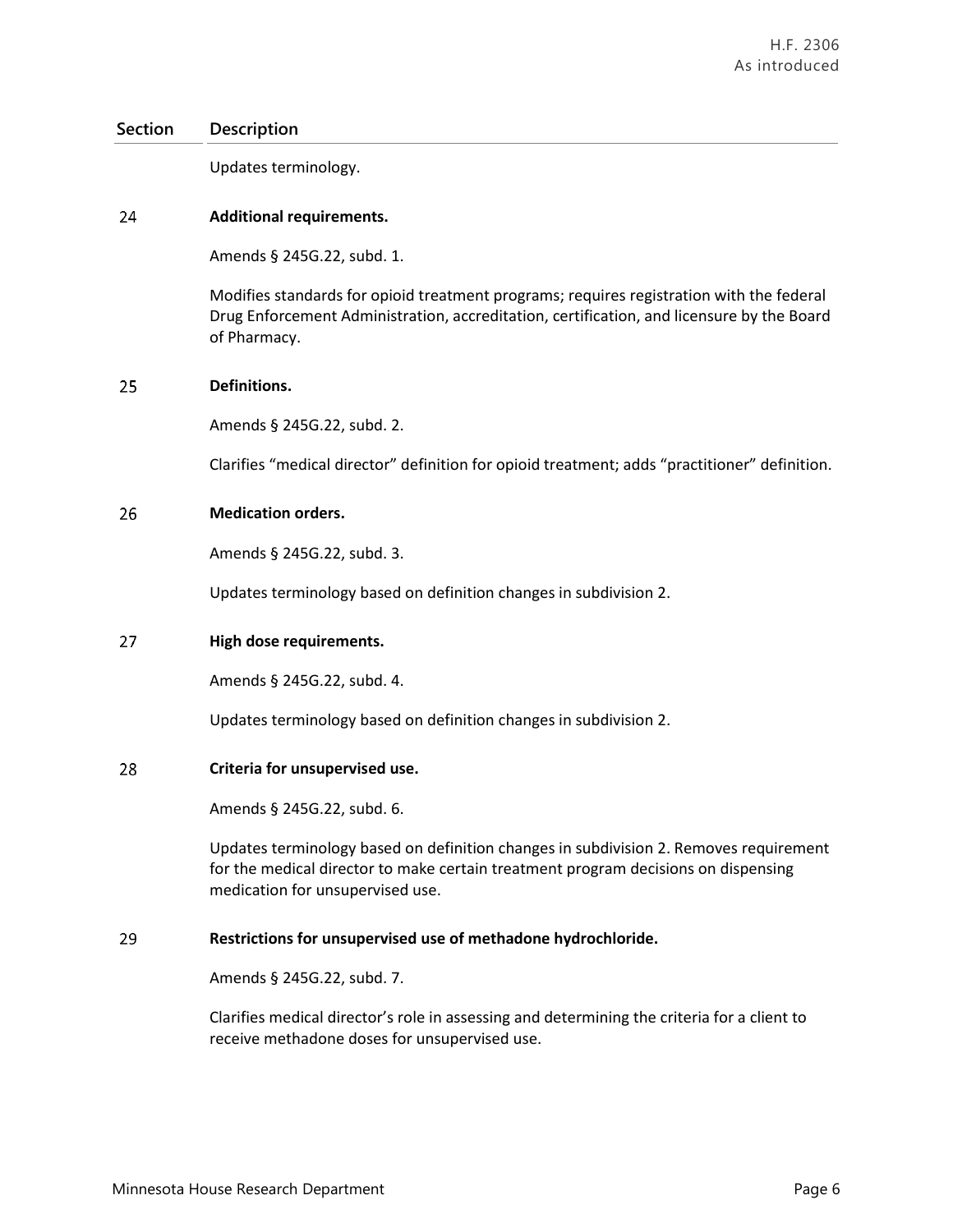#### 30 **Nonmedication treatment services; documentation.**

Amends § 245G.22, subd. 15.

Modifies treatment plan review timing and documentation requirements.

#### 31 **Prescription monitoring program.**

Amends § 245G.22, subd. 16.

Updates terminology and documentation requirements for the prescription monitoring program.

#### 32 **Policies and procedures.**

Amends § 245G.22, subd. 17.

Updates requirements related to medication doses for unsupervised use; requires that the medical director is informed of outcomes resulting in possible diversion of doses; prohibits a counselor in an opioid treatment program from supervising more than 50 clients.

#### 33 **Placing authorities.**

Amends § 245G.22, subd. 19.

Updates terminology.

### 34 **Eligibility to receive peer recovery support and treatment service coordination.**

Amends § 254B.04 by adding subd. 2c.

Clarifies peer recovery support and treatment service coordination eligibility to align with the federally-approved state plan.

#### 35 **Licensure required.**

Amends § 254B.05, subd. 1.

Updates cross-reference.